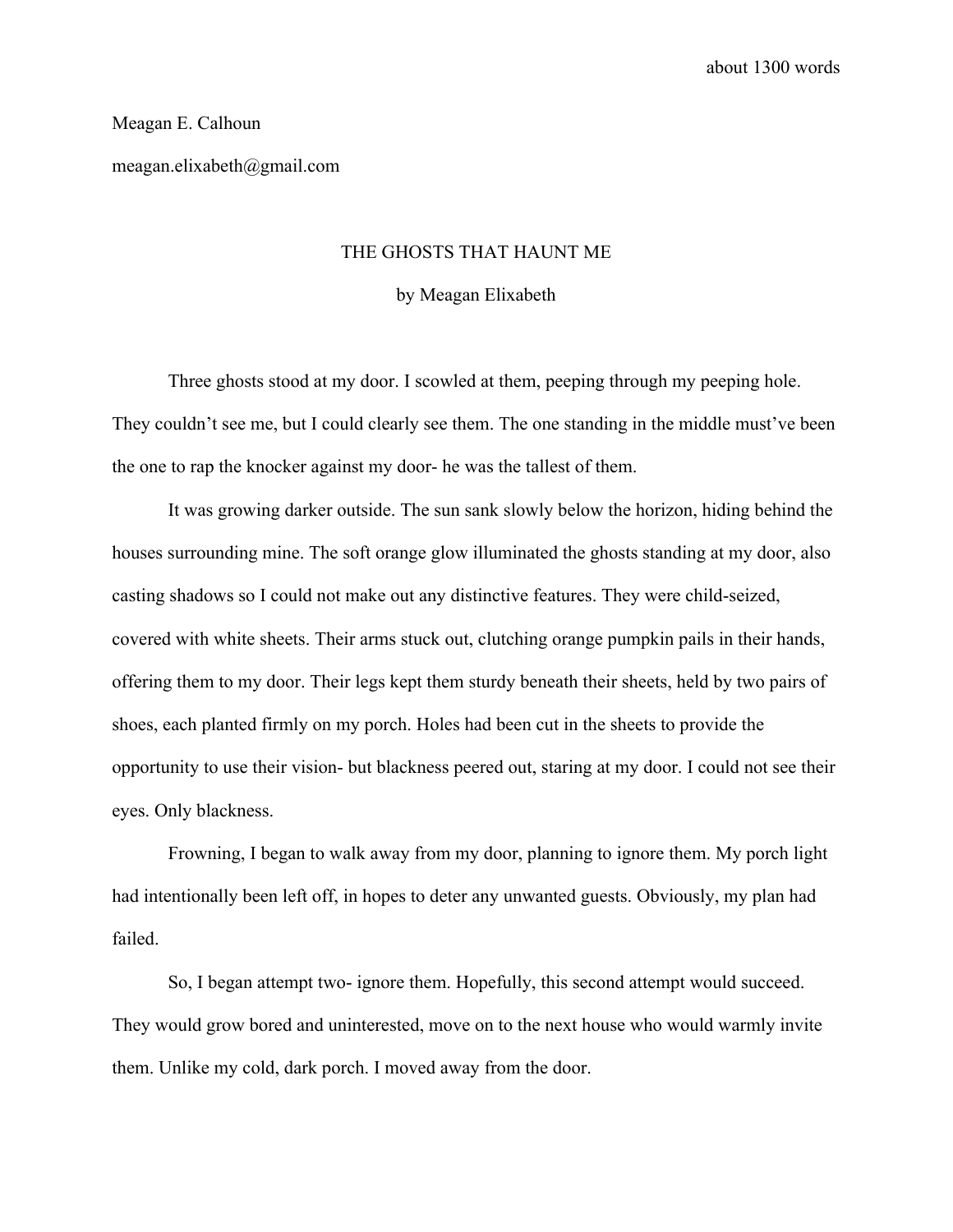Knock. Knock. Knock.

A chill ran along my spine. I thought that was ridiculous. They were children. Mere children, nothing to be fearful of.

Something told me that I had been seen.

My windows were covered with the thickest of curtains. The only light in my house a few flickering candles (which I enjoyed reading by). I couldn't possibly have been seen.

However, something still told me that I had been discovered. That they had seen me through the door. Again, I reassured myself of the ridiculous notion. They were simply children, after all. I took another step away from the door.

# Knock. Knock. Knock.

I hurried back to the door- my eye pressed tight against the peep hole.

The ghosts hadn't moved.

They stood on my porch, holding those stupid orange pumpkin pails.

"Go away!" I yelled at them- loud enough to be heard through the door. "Get lost!"

It was as though they stared directly at me. As if the door were not even there. The

blackness of their eyes penetrated through the wood and threatened to cross through my

threshold. In an effort to escape, I started again to walk away.

Knock. Knock. Knock.

"I don't like tricks! I have no treats! Scram!"

Knock. Knock. Knock.

"Go away!" I yelled.

Knock. Knock. Knock.

"I told you to GET LOST!"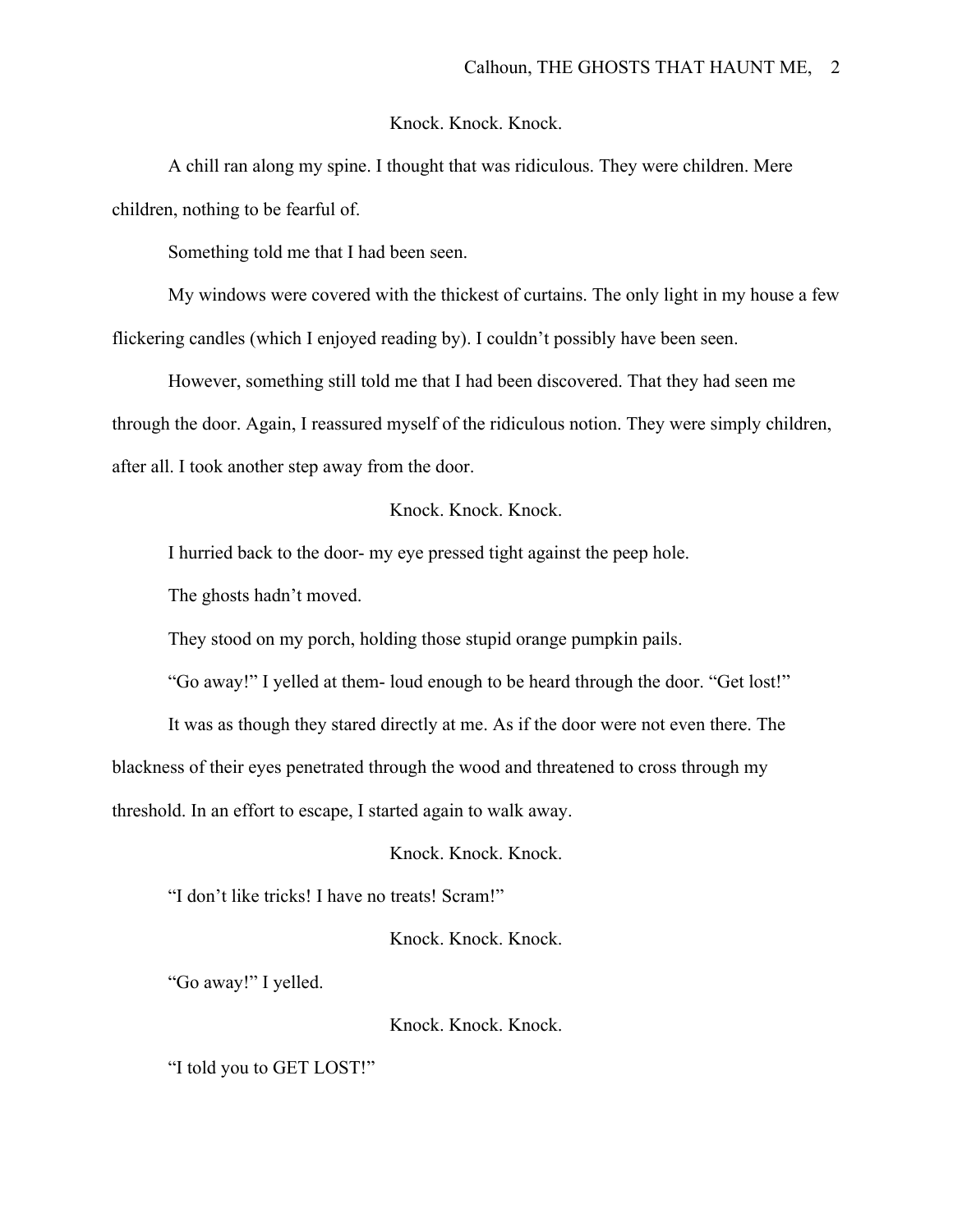Knock. Knock. Knock.

"I hate tricks! I hate treats! LEAVE," I screamed, "I hate them, I hate them, I HATE THEM, I hate them…"

My voice cracked- hoarse from all the yelling, my throat dry and raw. I clutched my chest, unfolding into a fitful cough. My knees shook as I doubled over. I struggled for breath.

I held the wall to steady myself. My steps were feeble, but I managed to walk down the short hallway on my own. The only assistance I needed was the support from the walls. My walls were dull and dingy. Blue wallpaper had turned to gray and peeled away, exposing the drywall underneath. However old they were, my walls supported me just fine.

Even though my hands shook, I managed to rummage through my cupboard. A few bottles fell out, rattling onto the counter, bouncing to the floor. My vision was beginning to grow blurry, but I managed to find the right medication- one of the many to treat my poor heart.

From the sink I grabbed a cup I had left and filled it with water from the faucet. For a moment I struggled to open the bottle, my hands so weak. But, I did succeed. I placed a small round pill on my tongue, tilted my head slightly to chase the pill down with a gulp of water. Sighing, I sat in my chair (the only chair in the kitchen) at my small round table, where I ate my meals.

My eyes closed- the ghosts, forgotten in that moment.

I hadn't realized, not yet, that there hadn't been a knocking at my door.

Twenty minutes or so went on before my medication began to kick in. My heart felt a bit lighter, the pressure of stress receding. I looked at the clock on my stove. Seven-thirty, the clock read. Time for bed, I thought.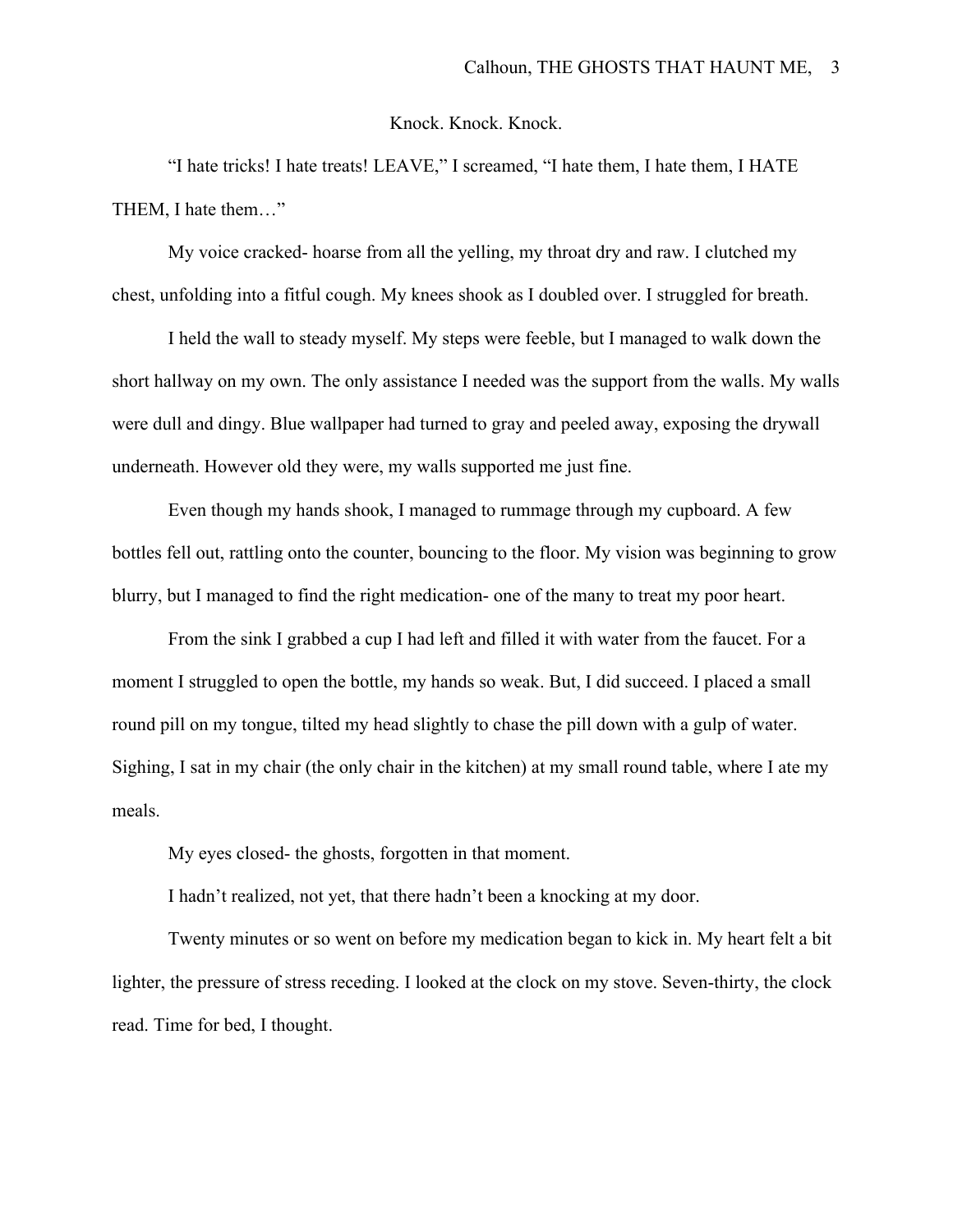I prepared my tea. No kettle. Just a plain white mug, water from the faucet, and a microwave. I dropped the bag of chamomile into the steaming water. The tea bag would remain in the cup the entirety of time it took me to drink, so it could steep all the while.

No sugar. No honey.

Nothing so sweet for me.

I continued about my nightly routine by carrying my barely steaming cup of tea to the living room. I had to squeeze through piles of old newspapers to make it to the lonely chair, one of the few pieces of furniture I owned. Except for the dim light from one flickering candle that sat on a small end-table beside my chair, the room was dark. The windows were boarded with moldy, rotting planks of wood and then covered again with the blackest of curtains. During the day some few strands of sunlight would creep their way into the room between the cracks in the boards and the holes in the curtains. Too much light gave me a headache.

I had settled comfortably within my chair, sipping my tea. When I reached for my book, I realized that it had been forgotten in the kitchen. With a groan, I struggled to my feet. I shuffled forward into the hallway- and stopped dead in my tracks.

The front door was open.

*Impossible*, I thought. The door had been locked tight, from floor to ceiling. Padlocks, chains, a wooden plank barring the door from entry. And yet, a cold draft of wind struck me, sending a chill through my bones.

The door was open, swinging loosely on its hinges, the chains and locks clinging together in a melody that poisoned my ears. The ghosts were nowhere to be seen.

As quickly as I could manage, I shut the door. My hands fumbled with the locks. Though I had succeeded in closing my door, a chill still ran through me.